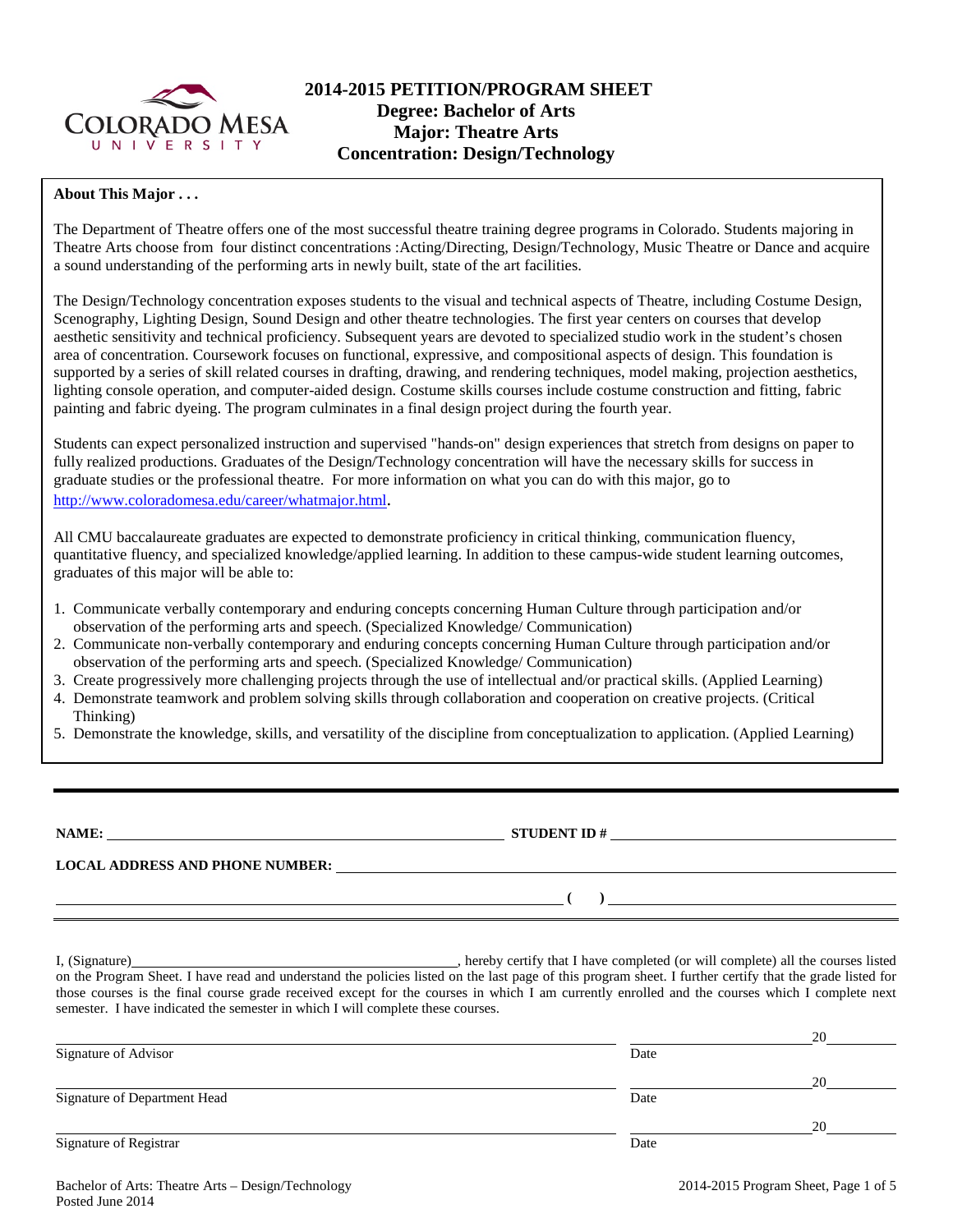### **Students should work closely with a faculty advisor when selecting and scheduling courses prior to registration.**

Degree Requirements:

- 120 semester hours total (Students must complete a minimum of 30 of the last 60 hours of credit at CMU, with at least 15 semester hours in major discipline courses numbered 300 or higher).
- 40 upper division credits (A minimum of 15 taken at the 300-400 course levels within the major at CMU).
- 2.00 cumulative GPA or higher in all CMU coursework
- 2.00 cumulative GPA or higher in coursework toward the major content area
- Pre-collegiate courses (usually numbered below 100) cannot be used for graduation.
- A student must follow the CMU graduation requirements either from 1) the program sheet for the major in effect at the time the student officially declares a major; or 2) a program sheet for the major approved for a year subsequent to the year during which the student officially declares the major and is approved for the student by the department head. Because a program may have requirements specific to the degree, the student should check with the faculty advisor for additional criteria. It is the student's responsibility to be aware of, and follow, all requirements for the degree being pursued. Any exceptions or substitutions must be approved by the student's faculty advisor and Department Head.
- See the "Undergraduate Graduation Requirements" in the catalog for additional graduation information.
- When filling out the program sheet a course can be used only once.

**GENERAL EDUCATION REQUIREMENTS** (31 semester hours) See the current catalog for a list of courses that fulfill the requirements below. If a course is on the general education list of options and a requirement for your major, you must use it to fulfill the major requirement and make a different selection within the general education requirement.

| Course No Title |  |  |
|-----------------|--|--|
|                 |  |  |

Sem.hrs Grade Term/Trns

**English** (6 semester hours, must receive a grade of "C" or better and must be completed by the time the student has 60 semester hours.) ENGL 111 English Composition 3 \_\_\_\_\_ \_\_\_\_\_\_ ENGL 112 English Composition 3 \_\_\_\_\_ \_\_\_\_\_\_

**Math:** MATH 110 **or higher** (3 semester hours, must receive a grade of "C" or better, must be completed by the time the student has 60 semester hours.)  $MATH 1$ <sub>\_\_\_\_</sub> \_\_\_

\_\_\_\_\_\_ \_\_\_\_ \_\_\_\_\_\_\_\_\_\_\_\_\_\_\_\_\_\_\_\_\_\_\_\_ \_\_\_\_ \_\_\_\_\_ \_\_\_\_\_\_\_\_

\_\_\_\_\_\_ \_\_\_\_ \_\_\_\_\_\_\_\_\_\_\_\_\_\_\_\_\_\_\_\_\_\_\_\_ \_\_\_\_ \_\_\_\_\_ \_\_\_\_\_\_\_\_

**Humanities** (3 semester hours)

**Social and Behavioral Sciences** (6 semester hours)

\_\_\_\_\_\_ \_\_\_\_ \_\_\_\_\_\_\_\_\_\_\_\_\_\_\_\_\_\_\_\_\_\_\_\_ \_\_\_\_ \_\_\_\_\_ \_\_\_\_\_\_\_\_

**Natural Sciences** (7 semester hours, one course must include a lab)

\_\_\_\_\_\_ \_\_\_\_ \_\_\_\_\_\_\_\_\_\_\_\_\_\_\_\_\_\_\_\_\_\_\_\_ \_\_\_\_ \_\_\_\_\_ \_\_\_\_\_\_\_\_ \_\_\_\_\_\_ \_\_\_\_ \_\_\_\_\_\_\_\_\_\_\_\_\_\_\_\_\_\_\_\_\_\_\_\_ \_\_\_\_ \_\_\_\_\_ \_\_\_\_\_\_\_\_  $\rule{1em}{0.7em} \vrule{1em}{0.7em} \overline{~~} \, \underline{~~} \, \underline{~~} \, \underline{~~} \, \underline{~~} \, \underline{~~} \, \underline{~~} \, \underline{~~} \, \underline{~~} \, \underline{~~} \, \underline{~~} \, \underline{~~} \, \underline{~~} \, \underline{~~} \, \underline{~~} \, \underline{~~} \, \underline{~~} \, \underline{~~} \, \underline{~~} \, \underline{~~} \, \underline{~~} \, \underline{~~} \, \underline{~~} \, \underline{~~} \, \underline{~~} \, \underline{~~} \, \underline{~~} \, \underline{~~} \,$ 

**History** (3 semester hours) HIST \_\_\_\_ \_\_\_\_\_\_\_\_\_\_\_\_\_\_\_\_\_\_\_\_\_\_\_\_ \_\_\_\_ \_\_\_\_\_ \_\_\_\_\_\_\_\_

| <b>Fine Arts</b> (3 semester hours)                                                                  |  |
|------------------------------------------------------------------------------------------------------|--|
| <b>OTHER LOWER DIVISION REQUIREMENTS (6 semester hours)</b><br><b>Kinesiology</b> (3 semester hours) |  |

Course No Title Sem.hrs Grade Term/Trns

|          | $\frac{1}{2}$       |  |  |
|----------|---------------------|--|--|
| KINE 100 | Health and Wellness |  |  |
| KINA 1   |                     |  |  |
| KINA 1   |                     |  |  |
|          |                     |  |  |

\_\_\_\_\_\_ \_\_\_\_ \_\_\_\_\_\_\_\_\_\_\_\_\_\_\_\_\_\_\_\_\_\_\_\_ \_\_\_\_ \_\_\_\_\_ \_\_\_\_\_\_\_\_

**Applied Studies** (3 semester hours)

**FOUNDATIONS COURSES** (18semester hours) Two **consecutive** classes in the **same** foreign language. Must receive a grade of "C" or hottor

| UCIICI.         |                                                                  |   |  |  |
|-----------------|------------------------------------------------------------------|---|--|--|
| FLA             |                                                                  |   |  |  |
| FLA             |                                                                  |   |  |  |
| THEA 130        | Script Analysis                                                  |   |  |  |
| THEA 153        | Acting I: Beginning Acting                                       | 3 |  |  |
| <b>THEA 243</b> | Theatre Practice: Scene Const.                                   |   |  |  |
| THEA 260        | Costume Construction 1                                           |   |  |  |
|                 | (Students must take these Theatre courses prior to their Junior) |   |  |  |

**(Students must take these Theatre courses prior to their Junior Year)**

|        | <b>THEATRE ARTS Design/Technical Concentration (52 Semester)</b> |  |
|--------|------------------------------------------------------------------|--|
| Hours) |                                                                  |  |

| THEA 117 | <b>Play Production</b>                      |   |  |
|----------|---------------------------------------------|---|--|
| THEA 118 | <b>Play Production</b>                      |   |  |
| THEA 142 | Make-Up or                                  |   |  |
| THEA 143 | Costuming                                   | 3 |  |
| THEA 145 | Introduction to Dramatic Lit                | 3 |  |
| THEA 217 | <b>Play Production</b>                      |   |  |
| THEA 218 | <b>Play Production</b>                      |   |  |
| THEA 244 | <b>Beginning Lighting</b>                   | 3 |  |
| THEA 317 | <b>Play Production</b>                      |   |  |
| THEA 318 | <b>Play Production</b>                      |   |  |
| THEA 322 | <b>Stage Management</b>                     | 3 |  |
| THEA 331 | Theatre History I: 400 B.C.                 |   |  |
|          | to 1642                                     | 3 |  |
| THEA 332 | Theatre History II: From 1642               |   |  |
|          | to the Present                              | 3 |  |
| THEA 417 | <b>Play Production</b>                      |   |  |
| THEA 418 | <b>Play Production</b>                      |   |  |
|          | THEA 445 or 446 Senior Tech/Des. Capstone 3 |   |  |
|          |                                             |   |  |

### **Select 9 semester hours from the Design/Tech Emphasis Options THEA 143, 343, 344, 360, 400:**

| ______<br>- - - - - - - - - - - - - - - - - - - - |  |
|---------------------------------------------------|--|
| THE                                               |  |
| THE A                                             |  |
| THE                                               |  |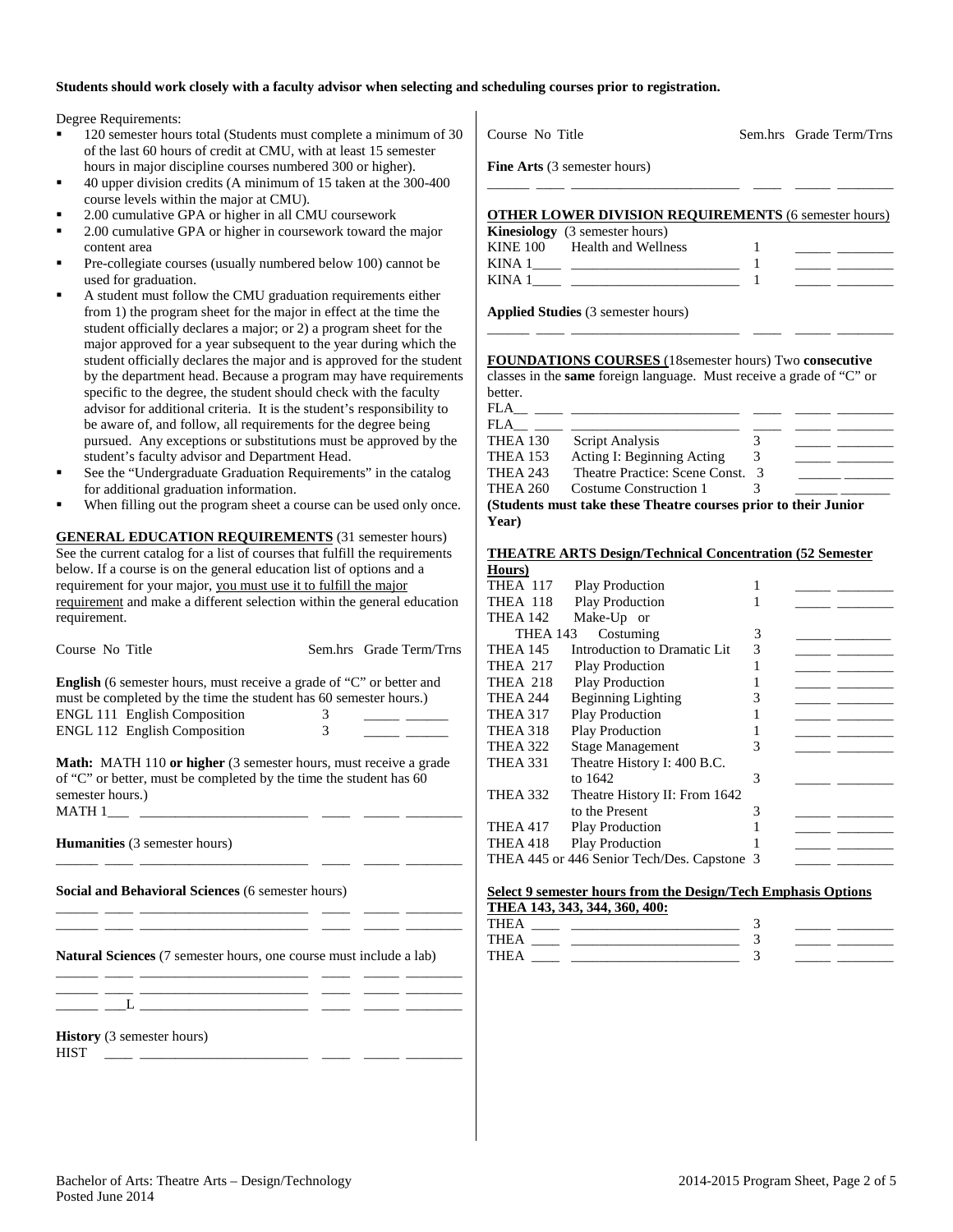| Course No Title                                                               | Sem.hrs Grade Term/Trns | Course No Title | Sem.hrs Grade Term/Trns                                                                                                                                                                                                                                        |
|-------------------------------------------------------------------------------|-------------------------|-----------------|----------------------------------------------------------------------------------------------------------------------------------------------------------------------------------------------------------------------------------------------------------------|
| Select 8 semester hours from the Performance Options (see below):             |                         | Course No Title | <b>Electives</b> (All college level courses appearing on your final transcript,<br>not listed above that will bring your total semester hours to 120 hours.)<br>(10 semester hours; additional upper division hours may be needed.)<br>Sem.hrs Grade Term/Trns |
|                                                                               |                         |                 |                                                                                                                                                                                                                                                                |
| Select 6 semester hours from Design/Technology Support Courses<br>(see below: |                         |                 |                                                                                                                                                                                                                                                                |
|                                                                               |                         |                 |                                                                                                                                                                                                                                                                |

# **THEATRE ARTS – Design/Technology Concentration (52 Semester Hours)**

## **Select 8 semester hours from the following Performance**

**Options:**

THEA 119, 120, 219, 220, 319, 320, 419, 420 Tech Performance THEA 147, 148, 247, 248, 347, 348, 447, 448 Drama Performance DANC 157, 257, 357 Dance Performance

### **Select 6** semester hours from the following Design/Technology<br> **Select 9** semester hours from the following<br> **Support Courses: Support Courses:**

| <b>DRAPPOLY COMEDOD!</b> |                                | ешрщаж орионж   |                  |  |
|--------------------------|--------------------------------|-----------------|------------------|--|
| ARTE 101                 | Two-Dimensional Design (3)     | <b>THEA 143</b> | Costuming $(3)$  |  |
| ARTE 102                 | Three-Dimensional Design (3)   | THEA 343        | Scene Design (3) |  |
| ARTS 151                 | Foundation Drawing (3)         | THEA 344        | Advanced Stage 1 |  |
| ARTG 215                 | Graphic Design I (3)           | THEA 360        | Costume Constru  |  |
| ARTS 221                 | Metalsmithing (3)              | THEA 400        | Sound Design for |  |
| ARTS 251                 | Life Drawing (3)               |                 |                  |  |
| ARTS 291                 | Beginning Acrylic Painting (3) |                 |                  |  |
| THEA 381                 | Directing $I(3)$               |                 |                  |  |
|                          |                                |                 |                  |  |

THEA 401 Career Preparation (3)<br>THEA 499 Internship (3-9) Internship  $(3-9)$ **or any other Design/Technology Course**

**Students are required to participate in exit examination and other programs deemed necessary to comply with college accountability requirements. All degree requirements must be completed as described above. Any exceptions or substitutions must be recommended in advance by the faculty advisor and approved by the Department Head.**

**General Electives: 10 semester hours;** additional upper division may be needed

| THEA 117        | Play Production (1)           | THEA 332 Theatre History II (3)               |
|-----------------|-------------------------------|-----------------------------------------------|
| THEA 118        | Play Production (1)           | THEA 417 Play Production (1)                  |
| <b>THEA 142</b> | Make-Up                       | THEA 418 Play Production (1)                  |
|                 | Or THEA 143 Costuming (3)     | THEA 445 or 446 Senior Tech/Des. Capstone (3) |
| THEA 145        | Introduction to Drama Lit (3) |                                               |
| <b>THEA 217</b> | Play Production (1)           |                                               |
| THEA 218        | Play Production (1)           |                                               |
| THEA 244        | Beginning Lighting (3)        |                                               |
| <b>THEA 317</b> | Play Production (1)           |                                               |
| THEA 318        | Play Production (1)           |                                               |
| THEA 322        | Stage Management (3)          |                                               |
| THEA 331        | Theatre History $I(3)$        |                                               |
|                 |                               |                                               |

| ыпрот с соцівсь: |                              | Енириазиз Орабны. |                              |
|------------------|------------------------------|-------------------|------------------------------|
| ARTE 101         | Two-Dimensional Design (3)   | THEA 143          | Costuming $(3)$              |
| ARTE 102         | Three-Dimensional Design (3) | THEA 343          | Scene Design (3)             |
| ARTS 151         | Foundation Drawing (3)       | THEA 344          | Advanced Stage Lighting (3)  |
| ARTG 215         | Graphic Design I (3)         | THEA 360          | Costume Construction II (3)  |
| ARTS 221         | Metalsmithing (3)            | THEA 400          | Sound Design for Theatre (3) |
|                  |                              |                   |                              |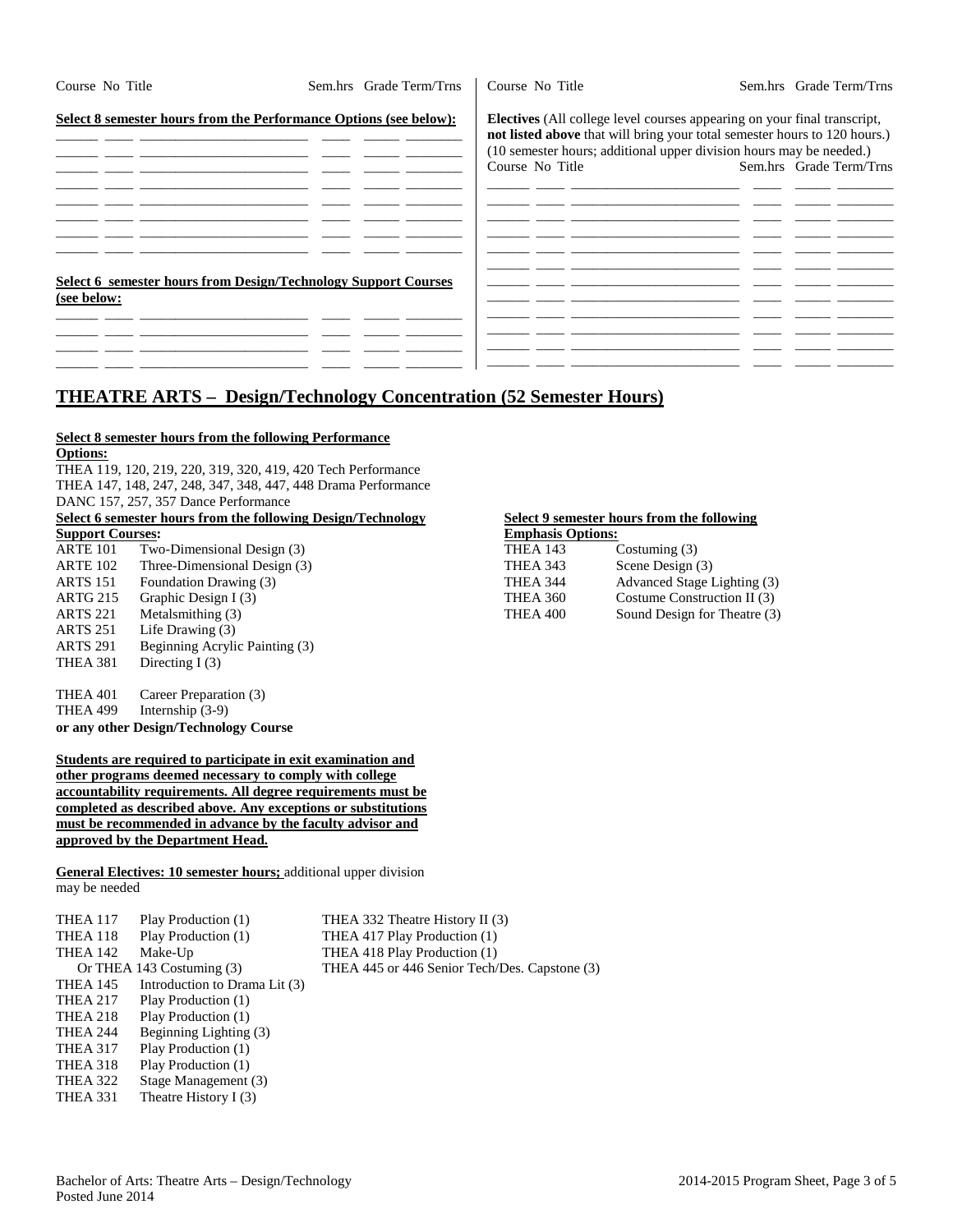# **SUGGESTED COURSE SEQUENCING FOR A MAJOR IN THEATRE – Design/Technology**

This is a recommended sequence of course work. Certain courses may have prerequisites or are only offered during the Fall or Spring semesters. It is the student's responsibility to meet with the assigned advisor and check the 2 year course matrix on the website for course availability.

## **FRESHMAN YEAR**

| <b>Fall Semester</b>                      |                                            | <b>Hours</b> | <b>Spring Semester</b> |                                           | <b>Hours</b>  |
|-------------------------------------------|--------------------------------------------|--------------|------------------------|-------------------------------------------|---------------|
| ENGL 111                                  | <b>English Composition</b>                 |              | <b>ENGL 112</b>        | <b>English Composition</b>                |               |
|                                           | MATH XXX (110 or higher)                   |              | <b>KINE 100</b>        | <b>Health and Wellness</b>                |               |
| KINA                                      | Activity (2 courses)                       |              | THEA 118               | <b>Play Production</b>                    |               |
| THEA 117                                  | <b>Play Production</b>                     |              | <b>THEA 130</b>        | Script Analysis (Foundation)              | 3             |
| THEA 153                                  | Acting I: Beginning Acting (Foundation)    | 3            | <b>THEA 145</b>        | Introduction to Dramatic Literature       | 3             |
| <b>THEA 243</b>                           | Theatre Practice/Scene Const. (Foundation) |              | <b>THEA 260</b>        | Costume Construction I (Foundation)       | $\mathcal{E}$ |
| Performance Option (THEA 119 Recommended) |                                            |              |                        | Performance Option (THEA 120 Recommended) |               |
|                                           |                                            | 16           |                        |                                           | 15            |

## **SOPHOMORE YEAR**

| <b>Fall Semester</b>                       | <b>Hours</b> | <b>Spring Semester</b>                                | <b>Hours</b> |
|--------------------------------------------|--------------|-------------------------------------------------------|--------------|
| General Education Natural Science with Lab | 4            | General Education Social/Behavioral Science           | 6            |
| FLA Foreign Language (Foundation)          |              | Foreign Language (Foundation)<br>FLA                  | 3            |
| THEA 142<br>Make-up                        | (3)          | Costuming or THEA 360 Costume Const, II 3<br>THEA 143 |              |
| <b>Play Production</b><br><b>THEA 217</b>  |              | <b>Play Production</b><br>THEA 218                    |              |
| Design/Technology Emphasis Option          |              | Beginning Lighting<br>THEA 244                        |              |
| Performance Option (THEA 219 Recommended)  |              | Performance Option (THEA 220 Recommended)             |              |
|                                            | $12 - 15$    |                                                       | 14-17        |

## **JUNIOR YEAR**

| <b>Fall Semester</b>             |                                           | <b>Hours</b> | <b>Spring Semes</b> |
|----------------------------------|-------------------------------------------|--------------|---------------------|
| <b>General Education History</b> |                                           | 3            | General Educa       |
| <b>THEA 317</b>                  | <b>Play Production</b>                    |              | General Educa       |
| <b>THEA 331</b>                  | Theatre History I: 400BC to 1642          | 3            | THEA 318            |
|                                  | Design/Technology Emphasis Option         | 3            | <b>THEA 322</b>     |
|                                  | Design/Technology Support Courses         | 3            | THEA 332            |
|                                  | Performance Option (THEA 319 Recommended) |              | Design/Techn        |
|                                  |                                           | 14           | Performance 0       |

| <b>Spring Semester</b>                                       | <b>Hours</b> |
|--------------------------------------------------------------|--------------|
| <b>General Education Humanities</b>                          |              |
| <b>General Education Natural Science</b>                     |              |
| THEA 318<br><b>Play Production</b>                           |              |
| <b>Stage Management</b><br><b>THEA 322</b>                   |              |
| Theatre Hist II: From 1642 to the Present<br><b>THEA 332</b> |              |
| Design/Technology Support Courses                            |              |
| Performance Option (THEA 320 Recommended)                    |              |
|                                                              |              |

## **SENIOR YEAR**

| <b>Fall Semester</b>                      |                                          | <b>Hours</b> |
|-------------------------------------------|------------------------------------------|--------------|
| <b>General Education Fine Arts</b>        |                                          |              |
| <b>THEA 417</b>                           | <b>Play Production</b>                   |              |
| THEA 445                                  | Senior Design/Tech Cap. (fall or spring) | (3)          |
|                                           | Design/Technology Emphasis Option        |              |
|                                           | Design /Technology Support Course        |              |
| Elective or minor                         |                                          |              |
| Performance Option (THEA 419 Recommended) |                                          |              |
|                                           |                                          |              |

| <b>Spring Semester</b> |                                               | <b>Hours</b> |
|------------------------|-----------------------------------------------|--------------|
|                        | <b>General Education Applied Studies</b>      |              |
| <b>THEA 418</b>        | <b>Play Production</b>                        |              |
| <b>THEA 446</b>        | Senior Design/Tech. Cap. (fall or spring) (3) |              |
| Elective or minor      |                                               |              |
|                        | Performance Option (THEA 420 Recommended)     |              |
|                        |                                               | 12-15        |

**Design/Technology Emphasis Options – Select 9 from:** THEA 143, 343, 344, 360, 400

**Performance Options – Select 8 from**: THEA 119, 120, 219, 220, 319, 320, 419, 420 **OR** THEA 147, 148, 247, 248, 347, 348, 447, 448 **OR** DANC 156, 256, 356

**Select 6 Design/Technology Support Options:** ARTE 101,102, 151, 221, 251, 292 ARTG 215, THEA 381, 401, 499, or any other Design/Technology Course

**120 Credit Hours required for Graduation**